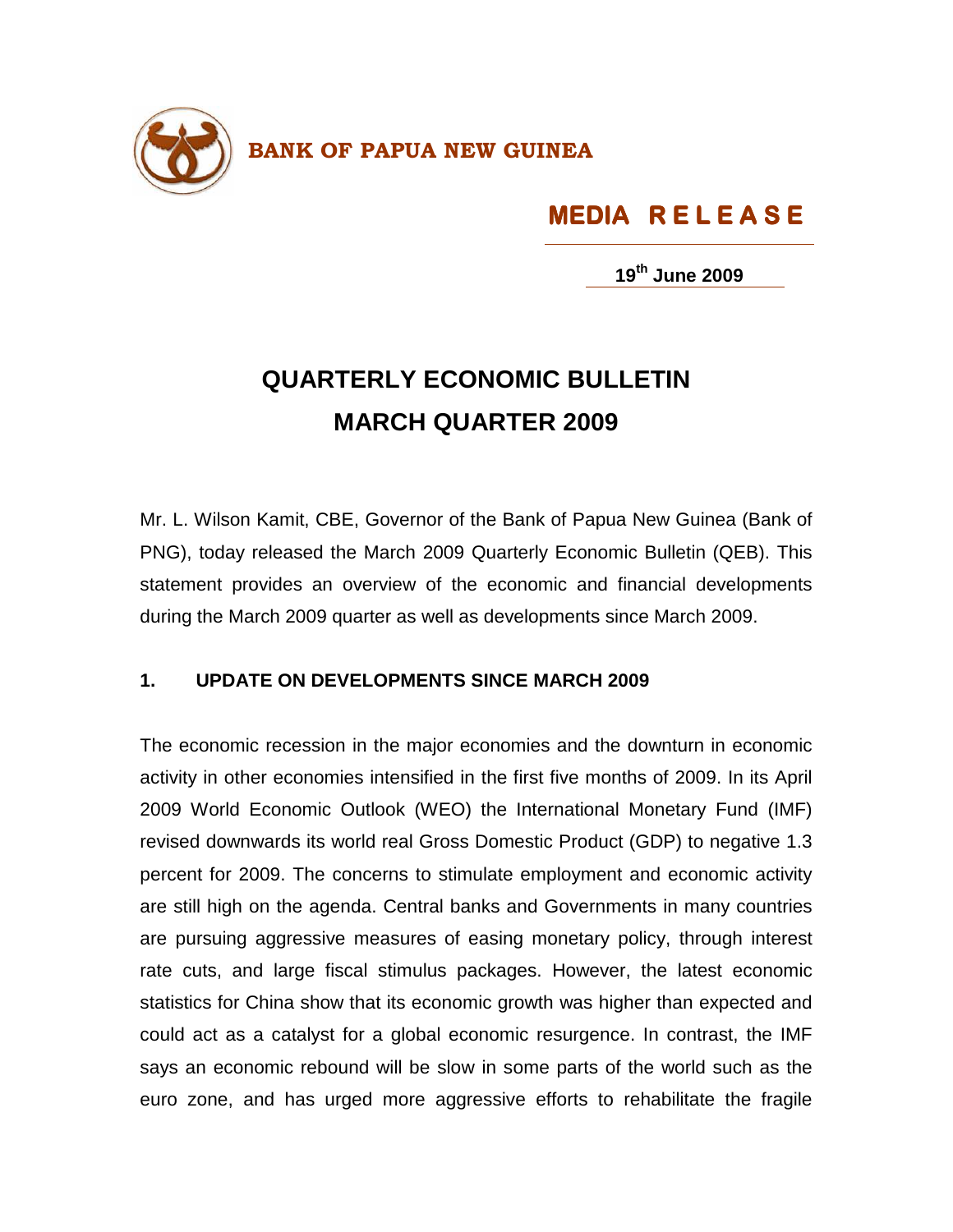banking sector. The price of oil has climbed past US\$60.00 per barrel in May after declining to US\$43.00 per barrel in March 2009.

For the Papua New Guinea economy, lower demand for its exports has translated to lower export prices and values and consequently, a lower trade account surplus. High inflation is still a concern as business houses have not fully passed on the benefit of lower import costs from the decline in food prices and appreciation of the kina against the key currencies in the second half of 2008.

The Governor noted that the annual headline inflation rate to March 2009, as measured by the Consumer Price Index (CPI), released by the National Statistical Office, was 10.2 percent. Higher prices were recorded in the 'Drinks, Tobacco and Betelnut', 'Miscellaneous', 'Household, equipment and operations' and 'Transport and communication' expenditure groups, with the largest increases coming from the first two groups. The Bank maintained its tight monetary policy stance by keeping its policy interest rate - the monthly Kina Facility Rate (KFR) at 8.0 percent in the first half of 2009.

Commercial banks' Indicator Lending Rates (ILR) spreads increased from 8.95- 9.95 percent at the end of December 2008 to 10.95-11.95 percent at the end of March 2009, and remain unchanged to  $18<sup>th</sup>$  June 2009. Domestic interest rates as reflected mainly by the 28 day Central Bank Bill (CBB) rate stabilized between 6.5 and 7.0 percent, while credit growth for the private sector has eased slightly.

The level of gross foreign exchange reserves increased from US\$1,950.1 (K5,644.3) million at the end of March 2009 to US\$2,227.9 (K5981.0) million as at  $17^{\text{th}}$  June 2009.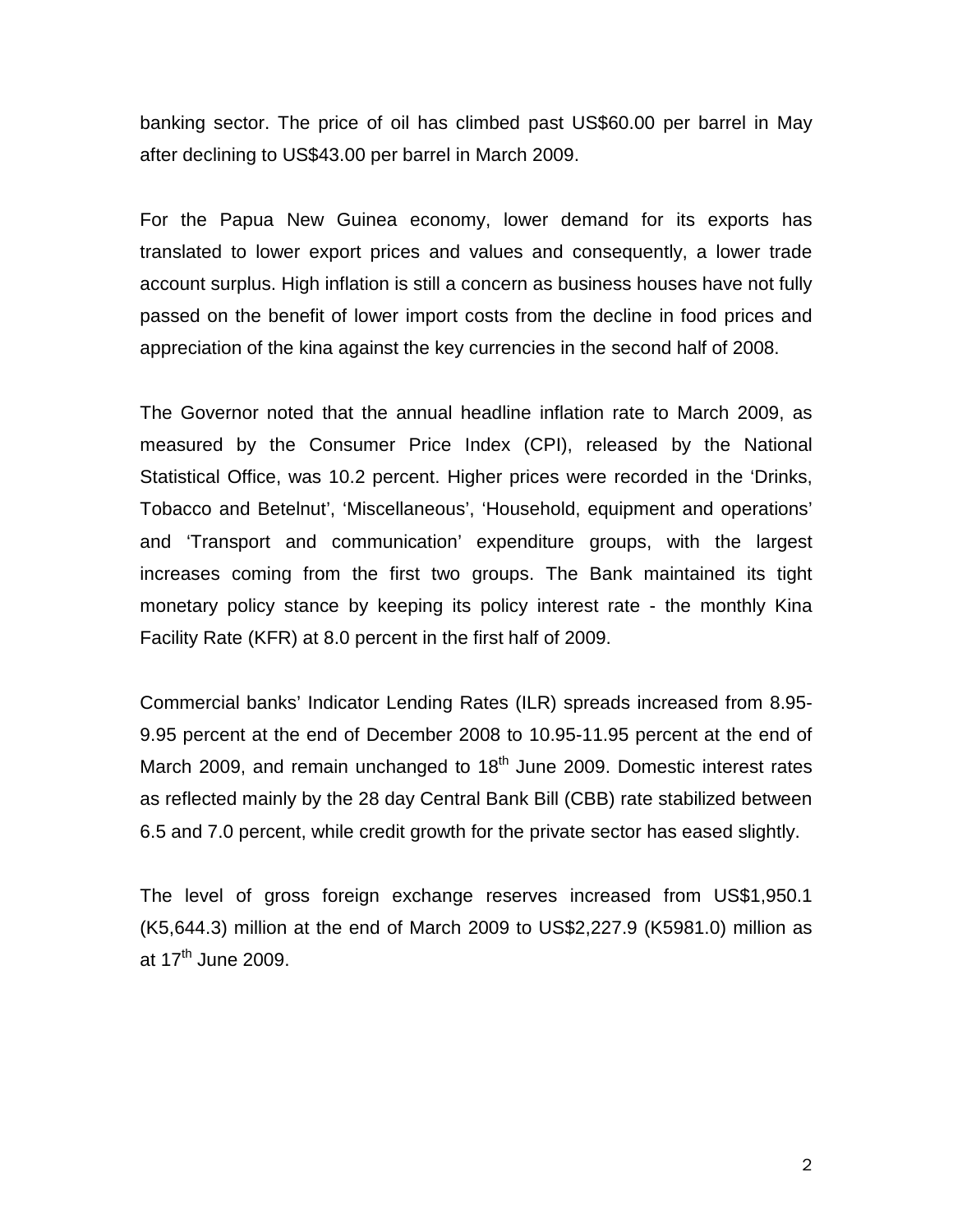## **2. OVER VIEW OF THE DEVELOPMENTS IN THE MARCH QUARTER OF 2009**

Economic indicators available to the Bank of Papua New Guinea (The Bank) show that the domestic economy continued to grow in the first quarter of 2009 but some point to an easing in the growth. Increase in the level of aggregate employment is indicative of the continued economic growth, while declines in exports, resulting in a lower trade surplus, and a lower growth in credit to the private sector suggest an easing in the growth. Lower prices of export commodities, resulting from a fall in global demand, have started to have an impact on Papua New Guinea's exports. The Government recorded a fiscal deficit in the first quarter of the year. Although aggregate domestic demand may have eased somewhat it is still high. This, together with: a lower pass-through by businesses of lower import costs from the kina appreciation and decline in international food prices in the second half of 2008; and the depreciation of the kina in the first quarter, led to a higher than expected annual headline inflation of 10.2 percent in the first quarter of 2009. Considering the high inflation outcome in the December quarter 2008 and expectations of continued inflationary pressures, the Bank of PNG maintained its tight monetary policy stance by keeping the policy signaling rate – the Kina Facility Rate (KFR) at 8.0 percent over the first quarter of 2009.

Data obtained from the Bank's Business Liaison Survey (BLS) show that over the twelve months to December 2008, the total nominal value of sales in the nonmineral private sector, increased by 14.8 percent. However, in the December quarter 2008, the total sales in the non-mineral private sector declined by 9.4 percent compared to an increase of 8.8 percent in the previous quarter. The decrease was in the wholesale, manufacturing, building and construction, and agriculture/forestry/fisheries sectors. Including the mineral sector, total nominal sales declined by 15.3 percent in the December quarter 2008, compared to the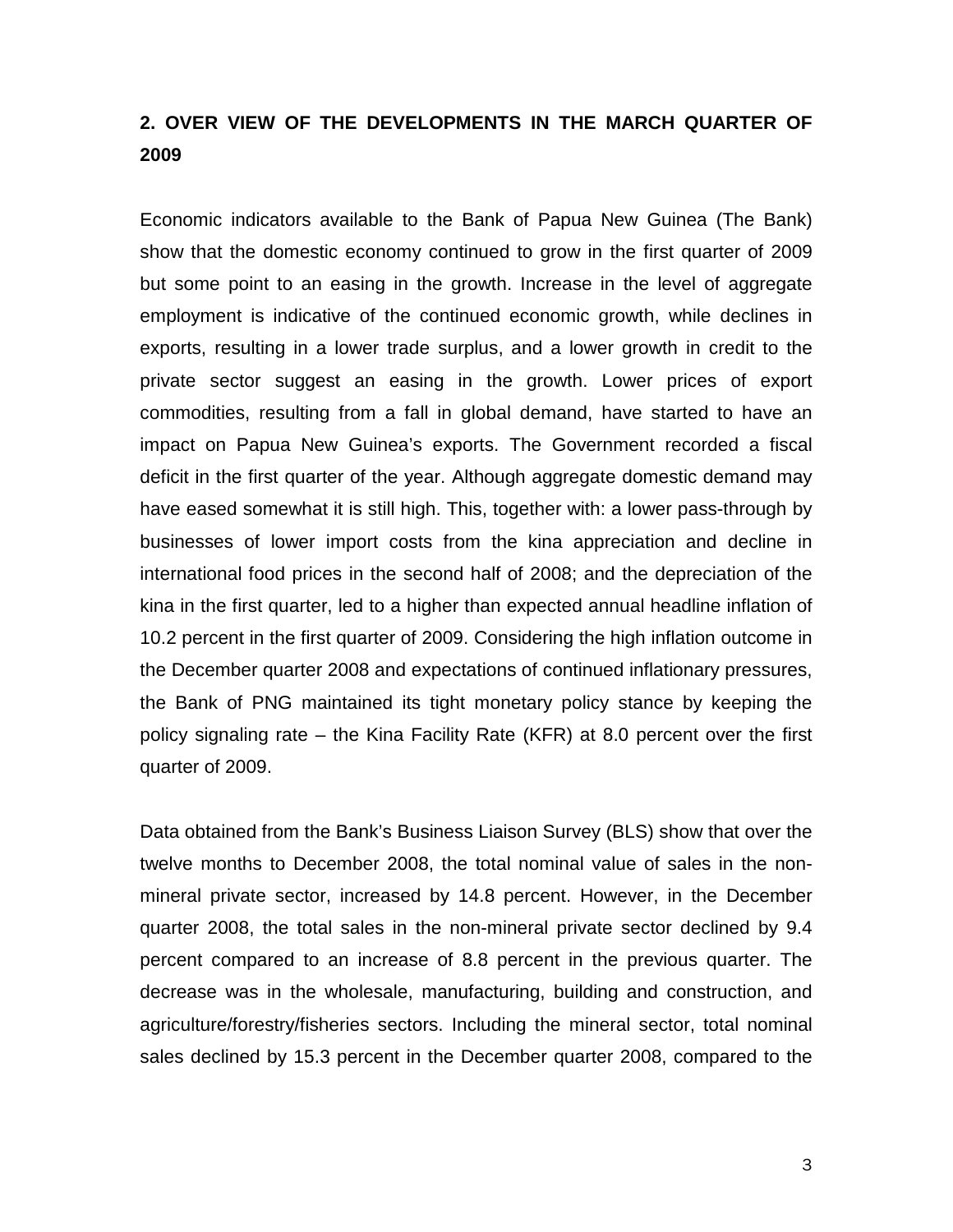previous quarter. By region, all regions recorded declines, except the Islands region, in the December quarter of 2008.

The Bank's Employment Index for the March quarter of 2009 show an increase in the level of employment in the formal private sector of 1.7 percent, compared to an increase of 0.3 percent in the December quarter of 2008. By industry, the level of employment increased in the agriculture/forestry/fisheries, manufacturing, transportation, wholesale and financial/business and other services sectors. By region, the National Capital District (NCD), Southern, Morobe and Islands regions recorded increases. Over the year to March 2009, the level of employment increased by 4.1 percent, compared to an increase of 6.3 percent over the year to December 2008. Excluding the mineral sector, it increased by 0.3 percent over the same period.

Quarterly headline inflation, as measured by the Consumer Price Index (CPI), was 2.1 percent in the March quarter of 2009, compared to 0.9 percent in the December quarter of 2008. Annual headline inflation was 10.2 percent in the March quarter of 2009, compared to 11.2 percent in the December quarter of 2008. The largest increases were recorded in the 'Food', 'Drinks, tobacco and betelnut' and 'Miscellaneous' expenditure groups, which reflected increases in the prices of soft drinks, fruits and vegetables, and school fees. Trimmed mean inflation was 0.5 percent in the March quarter of 2009, compared to 1.1 percent in the December quarter of 2008. Exclusion-based inflation was 2.5 percent in the March quarter of 2009, compared to 1.0 percent in the December quarter of 2008.

During the first quarter of 2009, the daily average kina exchange rate depreciated by 5.3 percent against the US dollar to 34.00 cents, 4.5 percent against the Australian dollar to 49.46 cents, 8.0 percent against the yen to 33.75 yen, and 3.9 percent against the euro to 27.6 cents. However, the daily average kina exchange rate appreciated against the pound sterling by 3.6 percent to 25.18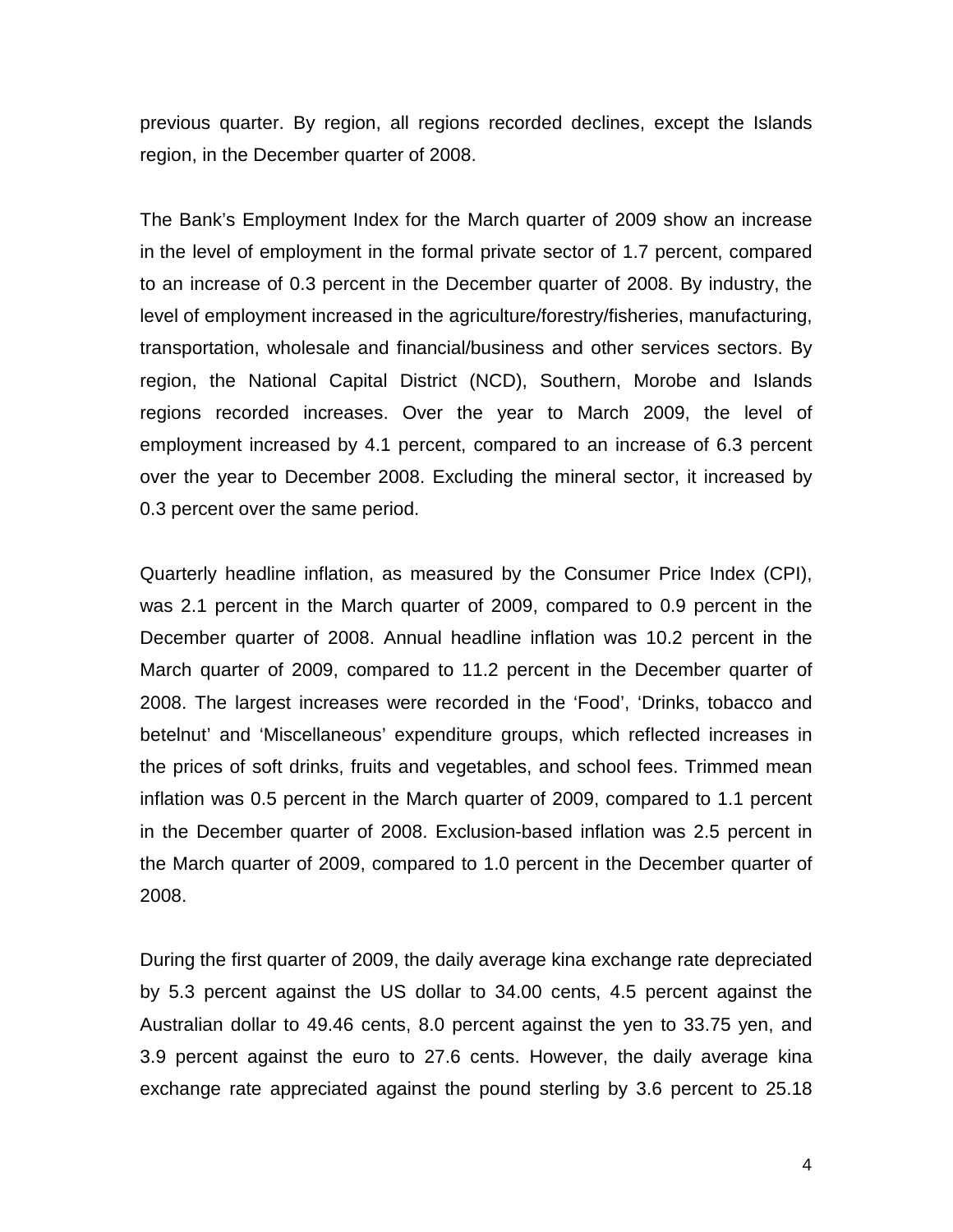pence. These movements resulted in the daily average Trade Weighted Index (TWI) depreciating by 4.9 percent in the March quarter of 2009.

Lower international prices of mineral and most agricultural exports resulted in a 29.7 percent decline in the weighted average price of Papua New Guinea's exports in the March quarter of 2009, compared to the corresponding quarter of 2008. There was a 31.9 percent decline in the weighted average price of mineral exports, with lower kina prices of all mineral products. For the agricultural, forestry and marine product exports, the weighted average price declined by 13.3 percent, which was due to lower kina prices of coffee, copra, copra oil, palm oil, rubber and marine exports.

The balance of payments recorded an overall surplus of K321 million in the March quarter of 2009, compared to a deficit of K114 million in the corresponding period of 2008. This outcome was due to a surplus in the capital and financial accounts, which more than offset a deficit in the current account.

The current account recorded a deficit of K197 million in the March quarter of 2009, compared to a surplus of K438 million in the corresponding period of 2008. This outcome was mainly attributed to a lower trade surplus, inspite of lower net service and income payments.

The capital account recorded a net inflow of K8 million in the March quarter of 2009, compared to a net inflow of K14 million in the corresponding period of 2008, as a result of lower capital transfers by donor agencies for capital projects.

The financial account recorded a net inflow of K501 million in the March quarter of 2009, compared to a net outflow of K587 million in the corresponding period of 2008. This outcome was due to net inflows of direct investment, mainly from equity investments in a resident mineral company, combined with investments in financial derivative instruments reflecting currency hedge arrangements. This

5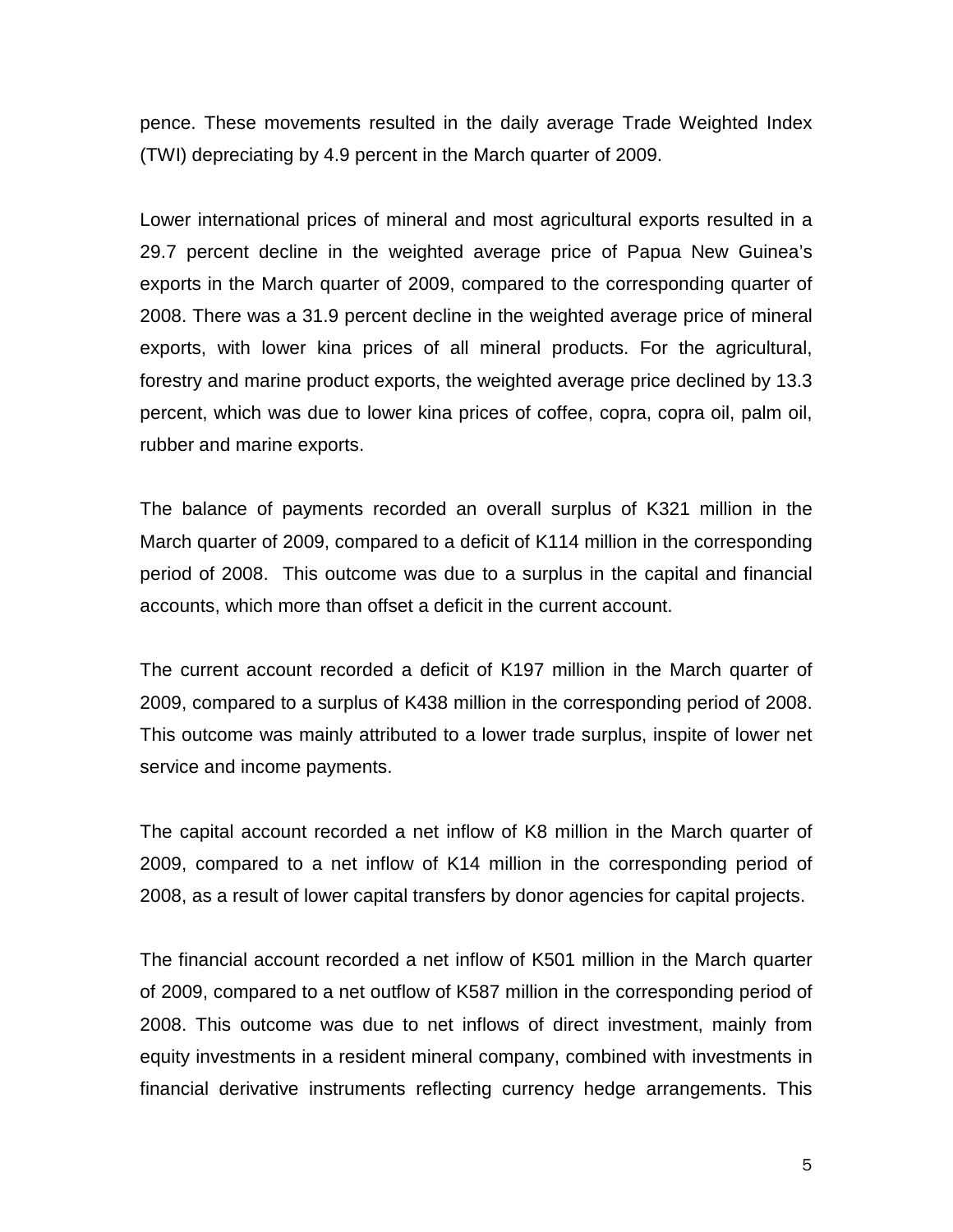more than offset net outflows from portfolio investments in short-term money market instruments and other investments, combined with net loan repayments by the Government. The net outflow in other investments reflects a build-up in the net foreign assets of the commercial banks.

The level of gross foreign exchange reserves at the end of March 2009 was K5,644.3 (US\$1,950.1) million, sufficient for 9.7 months of total and 13.9 months of non-mineral import covers.

The Bank of Papua New Guinea maintained a tight monetary policy stance during the March quarter of 2009, keeping the Kina Facility Rate (KFR) unchanged at 8.00 percent. The dealing margin for the Repurchase Agreements (Repos) was kept unchanged at 100 basis points on both sides of the KFR. As a result the interest rates on Central Bank Bills (CBB) maturities increased. Other domestic market interest rates also increased during the quarter.

The Bank continued to utilise Open Market Operation (OMO) instruments in the conduct of monetary policy through the CBB, Treasury bill and Inscribed stock auctions, which helped diffuse liquidity during the quarter. The commercial banks mainly utilised the interbank market to meet their daily liquidity needs. The Cash Reserve Requirement (CRR) and the Minimum Liquid Assets Ratio (MLAR) of commercial banks were maintained at 3.0 percent and 25.0 percent, respectively, over the March quarter.

The average level of broad money supply (M3\*) increased by 2.0 percent in the first quarter of 2009, compared to a decline of 3.6 percent in the December quarter of 2008. This outcome was mainly due to an increase of 3.1 percent in average net foreign assets of depository corporations and of 4.0 percent in average net private sector credit, which more than offset a decline of 76.7 percent in average net claims on the Central Government. Net domestic claims outstanding, excluding advances to the Central Government and outstanding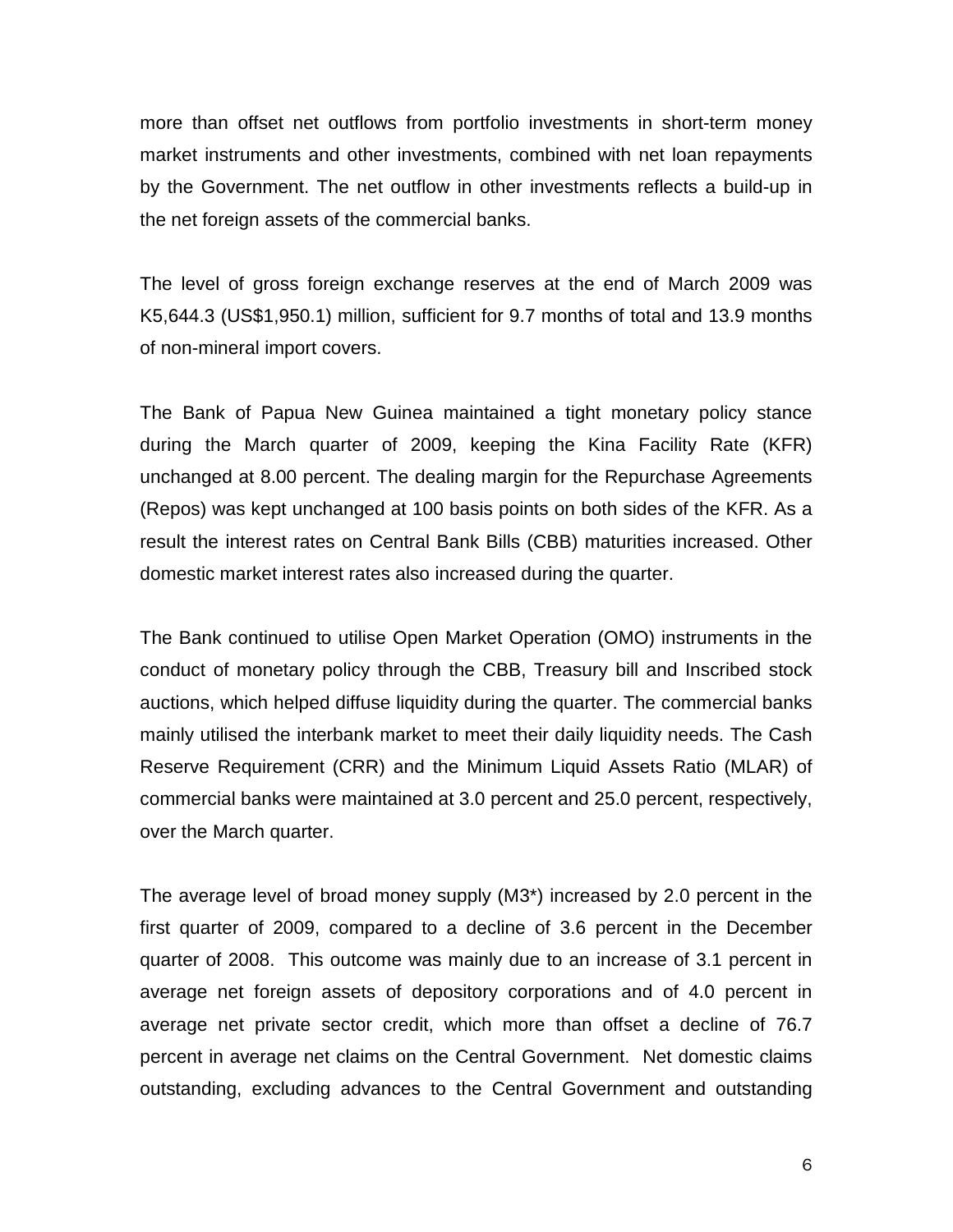loans under the Government's Agricultural export commodity price support schemes increased by 4.7 percent in the first quarter of 2009, compared to an increase of 6.3 percent in the December quarter of 2008.

Total domestic credit extended by depository corporations to the private sector, public non-financial corporations, Provincial and Local Governments, and other financial corporations, increased by K139.2 million to K5,755.4 million, compared to an increase of K396.2 million in the December quarter of 2008. This was mainly due to an increase of K127.5 million in private sector credit and K12.4 million in claims on public non-financial corporations. The annualised growth in domestic credit, excluding Central Government and advances under the price support schemes was 38.2 percent in the first quarter of 2009.

Preliminary estimates of the fiscal operations of the National Government over the three months to March 2009 showed an overall deficit of K94.0 million, compared to a deficit of K116.8 million in the corresponding period of 2008. This represents 0.4 percent of nominal GDP. The outcome resulted from higher expenditure, which more than offset an increase in revenue.

Total revenue, including foreign grants, during the March quarter of 2009 was K869.0 million, 24.2 percent higher than the receipts collected in the corresponding period of 2008. This represents 13.0 percent of the budgeted revenue.

Total expenditure over the three months to March 2009 was K963.0 million, 18.0 percent higher than in the corresponding period of 2008, and represents 14.4 percent of the budgeted expenditure for 2009.

As a result of these developments in revenue and expenditure, the Government recorded an overall budget deficit of K94.0 million over the first three months of